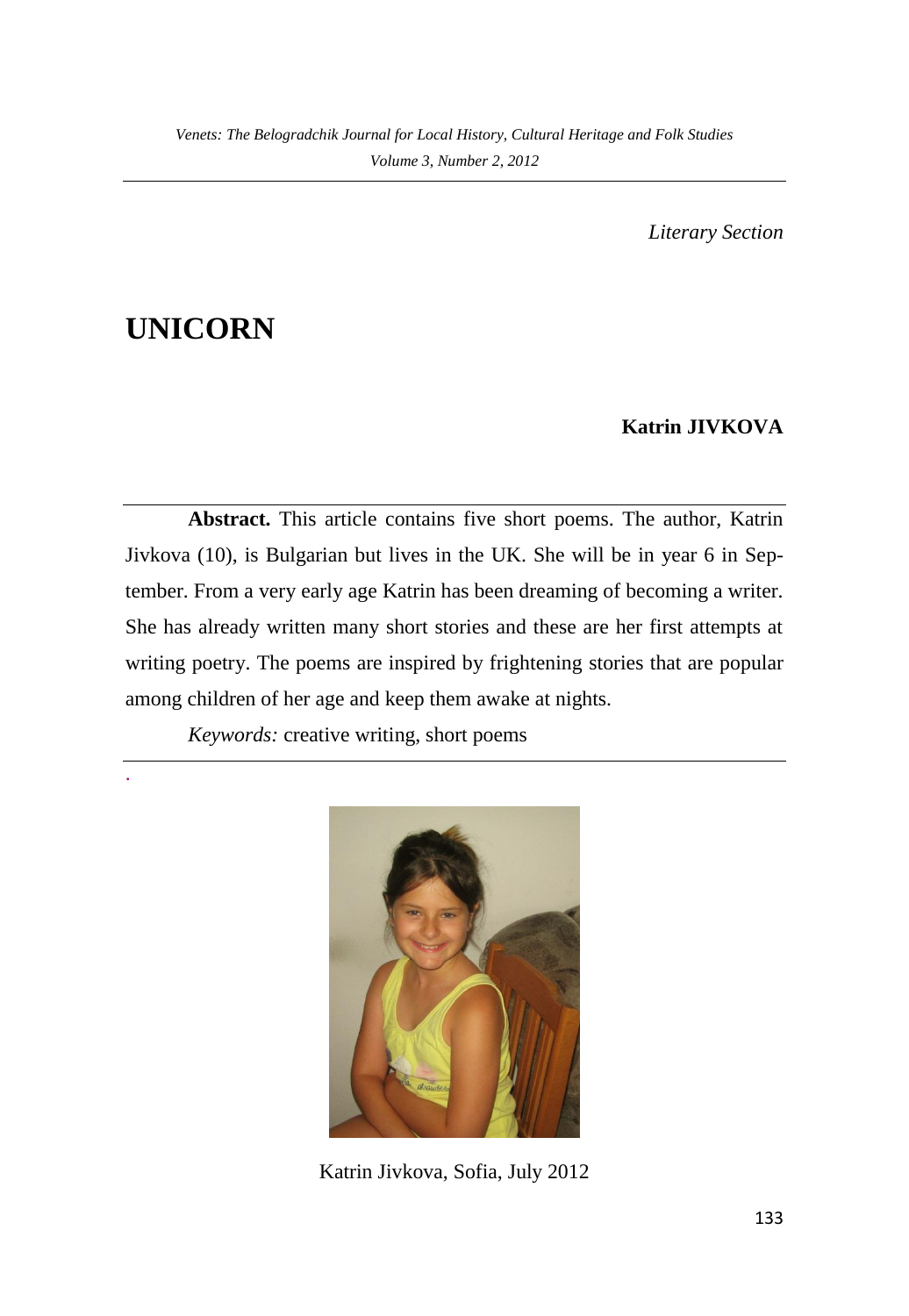#### SCARY GHOST

The light roamed across the gloomy sky. The light wasn't very bright. In fact it was dark. Purple thunderstruck lightning shot at every second and vile green eyes glared from the cold shivers…



#### UNICORN

A tiny twinkle gleamed in the distance. So small but very bright. A feathering swish filled the cloudless sky. Clip clop! Padding hooves like door knockers. A pointed horn placed neatly on top of the pretty pink blur. The figure smiled faintly and soared through the sky of sunset.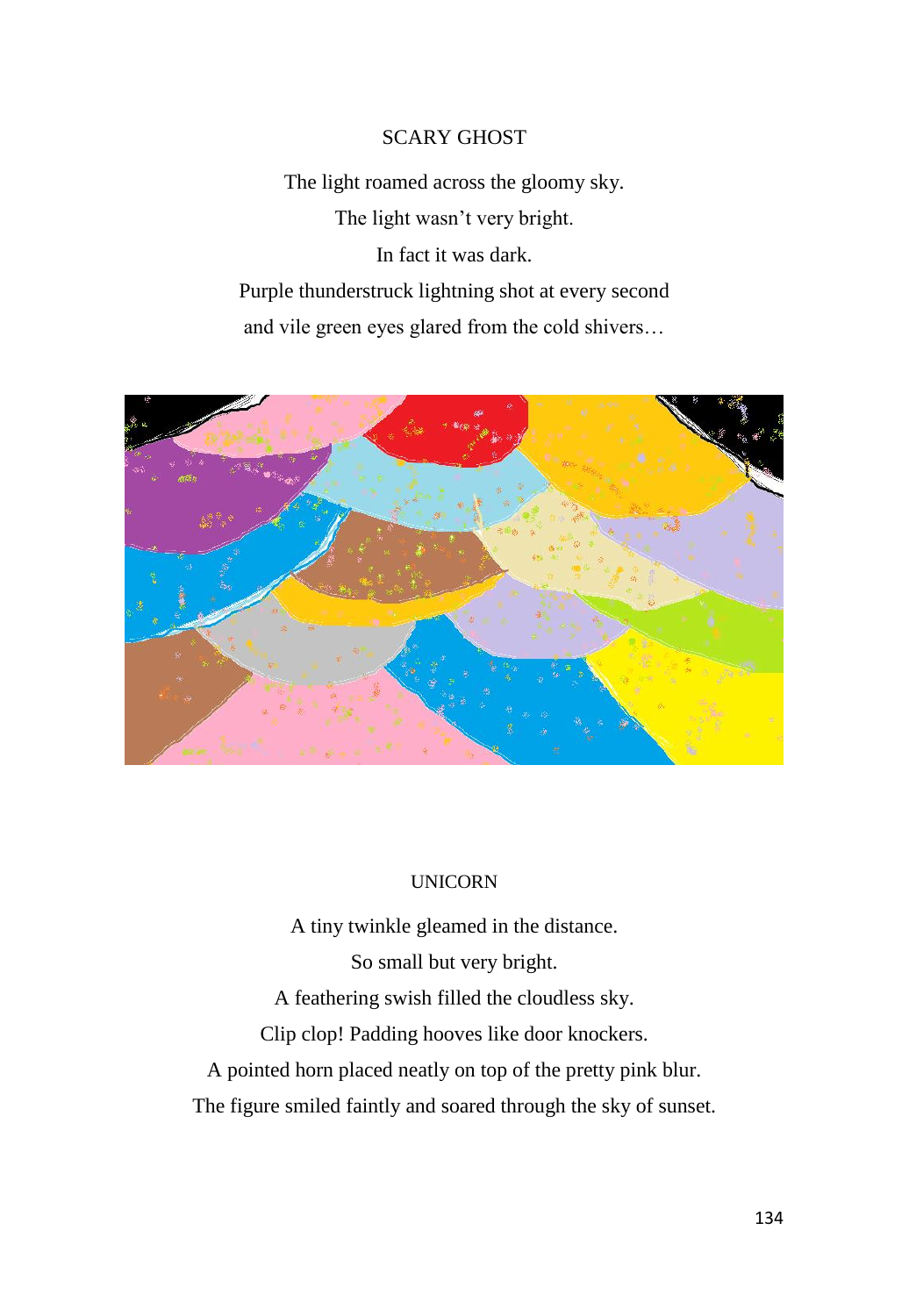### 中中中

You shan't dare to cross the East star or thee mighty one will invade you and your people. No peace, no smiles. You shall live or shan't. Hell you shall cross and death you shall pass.



#### SUPER HERO

The sun is shivering and worried.

Cackling surrounds the land.

Darkness is everywhere.

Suddenly… a starlight glow bursts into the cackles and stares.

It whizzes through the miserable trees at the speed of light.

The center of the Earth it reaches and hums rapidly.

Its brightness fills the Earth and impossible meteors crash into the glares and

glooms.

The glow saved the day once more.